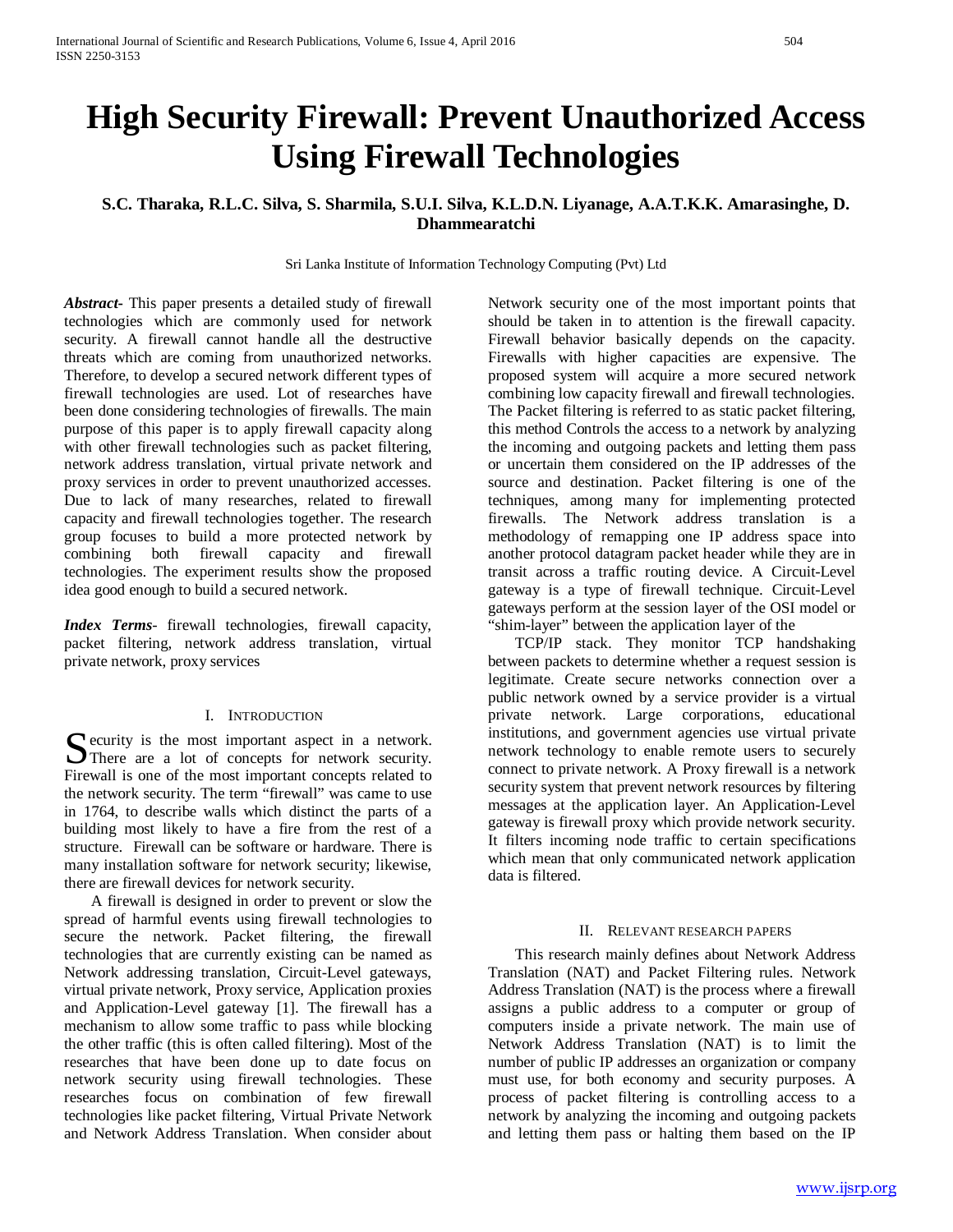addresses of the source and destination. Packet filtering is one technique among many for implementing security firewalls. But this paper is only focused about few firewall techniques, and it does not discuss about the firewall capacity. The firewall capacity exceeds large firewall should be replaced. So the cost will be high [2].

 This research mentioned about how firewalls are used to protect resources from outside intruders and how Virtual Private Networks (VPN) enables to access the corporate network in a secure manner via non-secure public networks. A virtual private network (VPN) provides a secure connection between a sender and a receiver over a public non-secure network such as the Internet. It uses data encryption and other security mechanisms to prevent unauthorized users from accessing data, and to ensure that data cannot be modified without detection as it flows through the Internet. It then uses the tunneling process to transport the encrypted data across the Internet. Tunneling is a mechanism for encapsulating one protocol in another protocol. VPNs reduce remote access costs by using public network resources. Including private networks, a VPN is inexpensive. This paper is focuses on only VPN technique which is including in firewall. But there are more firewall technologies to make more secure network [3].

 This research mainly focuses on the packet filtering rules, advantages, and disadvantages of it. In packet filtering, each packet passing through a firewall is compared to a set of rules before it is allowed to pass through. Depending on the packet and the rule, firewall can drop the packet, forward it, or send a message to the resource. This paper is disadvantageous as it focuses on only one packet firewall technique. Therefore, they are not considered to be secure on their own. And also they cannot make any content-based decisions on packets. Testing the grant and deny rules is also difficult, which may leave the network vulnerable or incorrectly configured [4].

 The authors of this research focuses on packet filtering, network address translation and application proxies. Network address translations are placed in the borders of stub network domain. For all routed data grams, it translates the local address into unique address and vice versa. Using application proxies, for each application, separate forwarding service must be provided. This paper introduces a framework in the form of waterfall model. And also it describes about the generalized concept of authenticated signaling. But this paper is disadvantageous as it focuses about only few firewall techniques, and it does not discuss about the firewall capacity. If the firewall capacity exceeds, large firewall should be replaced. So the cost will be high [5].

 This research focus on a Method and apparatus for configuring a client to redirect requests to a caching proxy server based on a category ID with the request. A computer network including a client, at least one caching proxy server, and a destination computer is described. In a

specific embodiment, a client computer may request particular types of information by including a category ID in request messages. In order to reduce network traffic, the destination computer may redirect the client's request messages to a caching proxy server, which is preferably located behind the same firewall or gateway as the client. The destination computer may initiate the redirection of client computer requests after receiving an HTTP proxy-- GET request message from the client. The destination computer sends a message to the caching proxy server specifying the categories of request that the client computer will direct to the caching proxy server. The proxy server forwards this message to the client computer. The client computer uses the information contained in this message to direct requests messages to a specific caching proxy server based on a category ID. However, this research product is not covered in packet Filtering, Network Address Translation, Circuit-Level Gateways, Application Proxies, Application level Getaway arears [6]. D.Twum says that virtual Private Network technology allows remote network users to benefit from resources on a private network as if their host machines actually resided on the network. Each resource on a network may also have its own access control policies, which may be completely unrelated to network access. Thus users' access to a network does not guarantee their access to the sought resources. With the introduction of more complicated access privileges, such as delegated access, it is conceivable for a scenario to arise where a user can access a network remotely (because of direct permissions from the network administrator or by delegated permission) but cannot access any resources on the network. There is, therefore, a need for a network access control mechanism that understands the privileges of each remote network user on one hand, and the access control policies of various network resources on the other hand, and so can aid a remote user in accessing these resources based on the user's privileges. This research presents a software solution in the form of a centralized access control framework called an Access Control Service (ACS) that can grant remote users network presence and simultaneously aid them in accessing various network resources with varying access control policies. At the same time, the ACS provides a centralized framework for administrators to manage access to their resources. The ACS achieves these objectives using VPN technology, network address translation and by proxy various authentication protocols on behalf of remote users. However, this research product is not covered in packet Filtering, Network Address Translation, proxy Services, Application Proxies, Application level Getaway arears [7]. Wason T., Chandra A., focuses on network security according to a firewall policy. The advantage in this theory is Network Address Translation (NAT) which used to hide true addresses of protected hosts. The NAT function was developed to address IPv4 routing addresses that could be used or assigned to computers in order to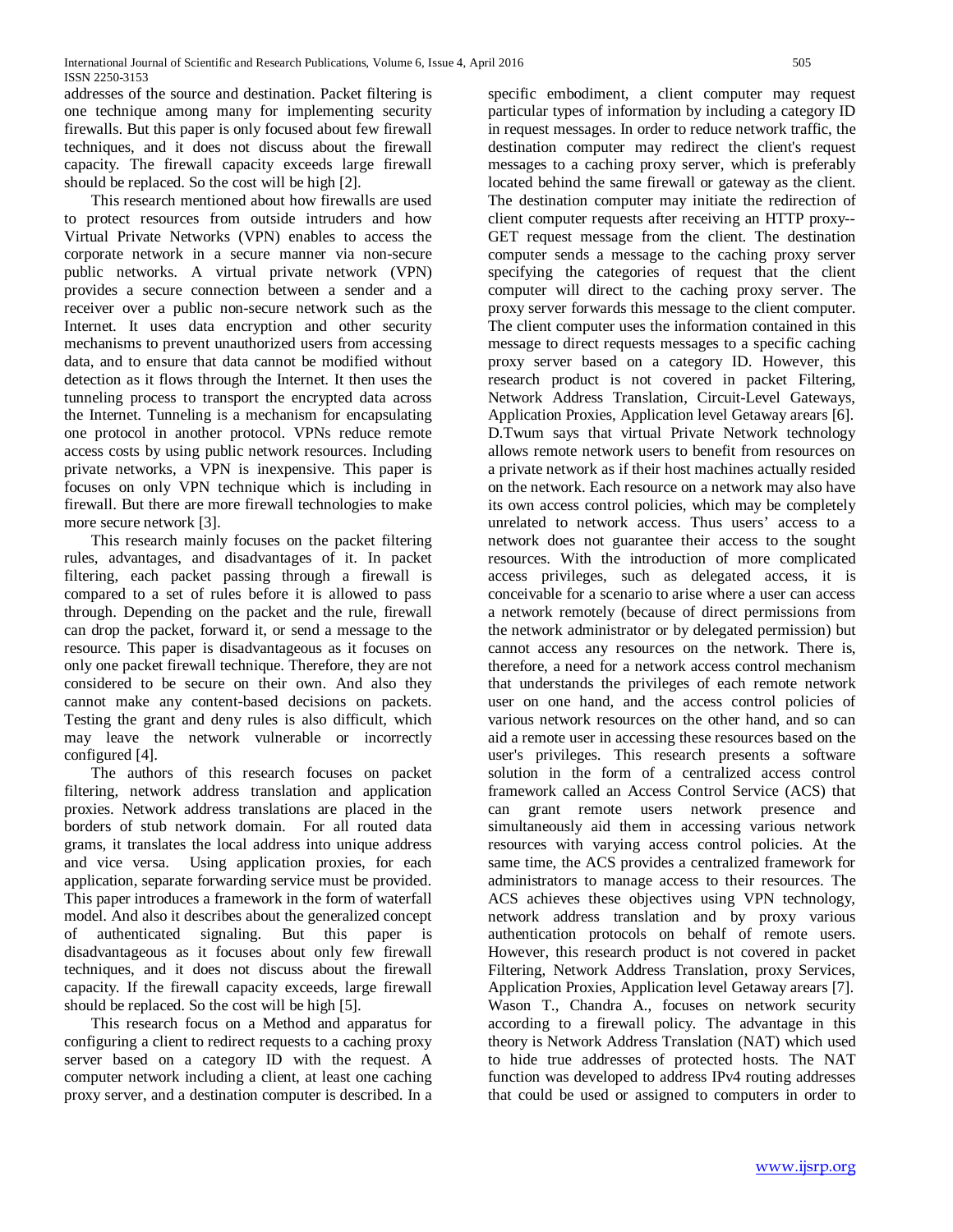reduce the cost of obtaining public addresses for every computer. But this research does not concern about firewall capacity therefore in the high security firewall research it will concern about the firewall capacity which will help the people to choose the most suitable firewall to prevent network attacks [8].

 This research mainly focuses on firewall techniques like packet filtering and circuit level gateways. Circuit level gateways monitor TCP handshaking between packets to determine whether a requested session is legitimate. In packet filtering only the authorized data packets are passed through the firewall. This research is disadvantageous as it only focuses about few firewall techniques. Therefore, high security firewall system will focus on having proxy services information packets would not pass through a proxy and proxy act as an intermediary computer. Therefore, this prevents direct connections and packet transfer between either sides of the firewall which makes harder for intruders to find the location of network where the packet is coming from [9].

 Online examination system is used to provide exam online for remote candidates. The system is consisting of a web based server with a database facility. Database it contains User information and authentication for the Examination. Firewall technologies are used to make a secure system for online examination. Virtual Private Network (VPN) and NAT (Network Address Translation) these type of technologies is used to build this system. A Virtual Private Network (VPN) is a network technology that creates a secure network connection over a public network such as the Internet or a private network owned by a service provider. In order to gain access to the private network, a user must be authenticated using a unique identification and a password. An authentication token is often used to gain access to a private network through a personal identification number (PIN) that a user must enter [10].

 Sharma, Bhisham, and Karan Bajaj state that packet filtering is the main technology that this research focuses on in order to prevent unauthorized traffic form network. The filtering decision is taken according to a set of ordered filtering rules written based on predefined security policy requirements. This research mostly considers about traffic of network and how to make secure network without any unauthorized access [11].

 This report will provide readers with a resource for understanding firewall design Principles used in network security. Firewalls fall into four broad categories: packet filters, circuit level Gateways, application level gateways and state full multilayer inspection firewalls. In a packet filtering firewall, each packet is compared to a set of rules before it is forwarded. The advantages of Packet filtering firewalls are low cost, have only a small effect on the network performance, and do not require client computers to be configured in any particular way. Circuit level gateways examine each connection setup to ensure that it follows legitimate TCP handshaking. Application level

gateways Packets received or leaving cannot access services for which there is no proxy. The problem of this paper is that it does not focus on network capacity. So the performance will be decreased [12].

 This research mainly focuses on the firewall capacity, advantages, and disadvantages of it. High firewall capacity helps the system to reduce the cost of replacing the low capacity. This paper is disadvantageous as it focuses on only one packet firewall technique. Therefore, they are not considered as a secured firewall. And also it may leave the network vulnerable or incorrectly configured. There are no any packet filtering techniques, which packet passing through a firewall is compared to a set of rules before it is allowed to pass through. So this a very big drawback for the system [13].

### III. SOLUTION

 Research team has discussed a conceptualized paper on high secure network combining firewall technologies and capacity together. In a network, security is most important factor. In organizations, network is used to share their confidential information and secret methodologies. The lack of innovative security standards, hackers can hack the system and steal their private and confidential details. Therefore, most of the organizations use firewall as a security system. There are few firewall technologies to provide security in the network. Those firewall technologies are packet filtering, network address translation, circuit level gateways, virtual private network, proxy services, application proxies and application level gateways. Firewall capacity is one of the factors that should give the priority in order to speed the performance of the firewall.

 Firewall performances are sometimes depending on the firewall capacity. High capacity firewalls can perform better. Most of high capacity firewall is expensive. The Proposed research will be focusing on high secured network using firewall capacity and combination of firewall technologies such as packet filtering, network address translation, virtual private network and proxy services. When advanced secured network is built using these technologies, the firewall capacity can be increased in order to increase the performance of the firewall, otherwise low capacity firewalls can slow down the performance. Then this will affect the security of network. Therefore, Research team decided to combine few firewall technologies together in order to improve the security of a particular network.

#### **3.1. Reason** *for consideration of these technologies*

 Packet filtering technique, Network will identify packet which is authorized and other unauthorized packet will be dropped. Therefore, this technology is more important. Network address translation consider about public IP Addresses which are allocated in specific network, then hacker cannot take information using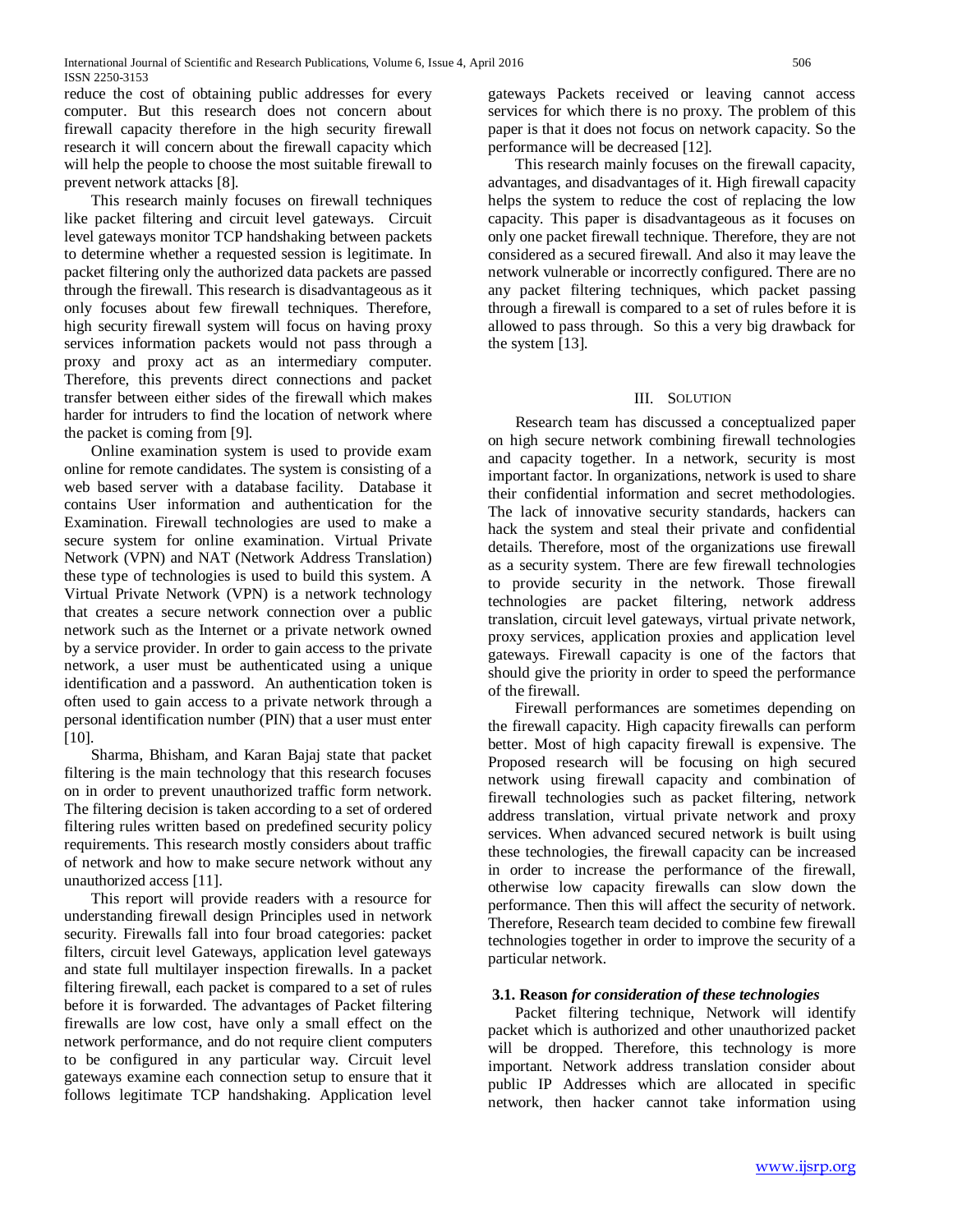unauthorized IP addresses. Virtual private network associates with private network and it helps to keep secure connection between sender and receiver. Proxy services, Proxies are mostly used to control, or monitor, outbound traffic. Some application proxies supply the requested data. This lowers bandwidth requirements and decreases the access the same data for the following user. It also gives indisputable evidence of what was transferred. These technologies are more important to build a secure network. Therefore, proposed research is based on these technologies and capacity of firewall.



 **Figure 2: firewall time-out**

Figure 2 represents the firewall time-out when firewall capacity is low.

# IV. CONCLUSION

 Firewall is a general technique which provide the authorize network access. There are many firewall techniques used to protect from unreliable accesses. Therefore, network should be configured in such a way that the network should not allow unauthorized users entering the network or accessing the information. The proposed research focuses on various technologies. packet filtering, Virtual Private Networks, Network Address Translation and firewall capacity. In packet filtering it focuses on passing or blocking packets at a network based on destination addresses, ports or protocols. Network Address Translation assigns a public address to a computer or group of computers inside a private network. It prevents from exceeding the number of public IP addresses an organization or a company must use for security purposes. Virtual Private Network is another technology that the research paper focuses, this Figure 3 demonstrates a simple network topology which shows



*Figure 1:packet filtering mechanism*

 This figure 1 illustrates the mechanism of packet filtering technique.

## *3.2. Reason for consideration of the capacity of firewall*

 Firewall performance directly effects to network security and firewall performance depends on capacity of firewall. If firewall capacity high, it will give high performance. Therefore, research team selected firewall capacity for more secured network.

 technique use encryption and other security mechanisms to make sure that only reliable users can access the network. The proxy server acts as a caching server to load the web page faster. The main technology focus in the research paper is the firewall capacity which helps to increase the performance of the firewall





how the firewalls are connected in a network.